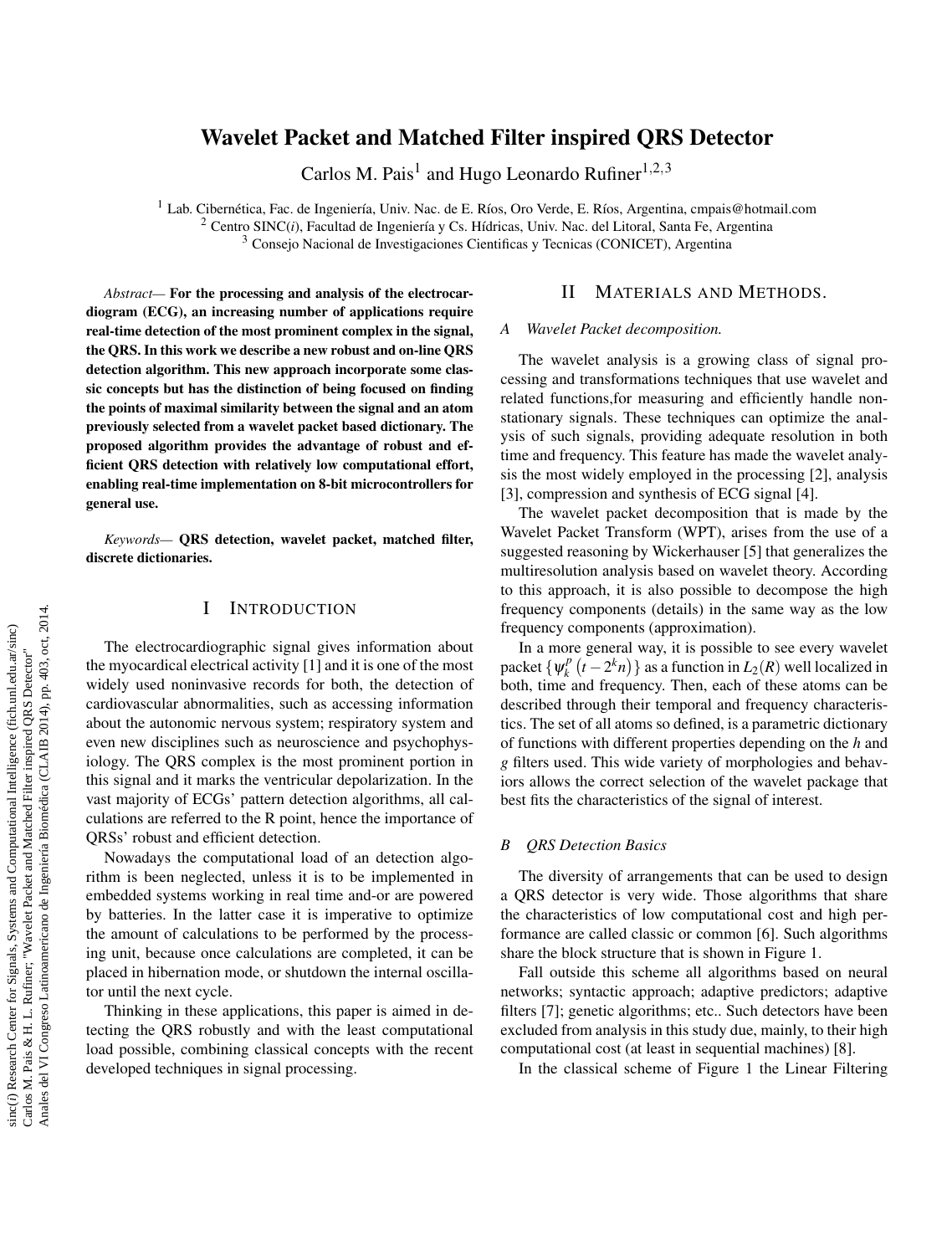

Fig. 1: Typical structure of a classical QRS detector [6].

block has a preprocessing filter which normally extracts all noise that affect the ECG, such as the movement of baseline noise; muscle contraction and power line induction. The linear filter is usually a bandpass type system that allows passing only the content of the signal that matches the bandwidth of the QRS. The ECG signal resulting from linear filtering, is then processed by non-linear filters that aim to emphasize the QRS amplitude [1]. The block which takes the output of non-linear filtering is the peak detection logic. It detects the crossing of the output signal above a threshold that is empirically defined. The threshold is adjusted according to the QRS amplitude signal resulting from the nonlinear filter [9]. Because all detectors must be completed with the application, at least, of a refractory period, the peak detection logic must include a block of decision rules.

#### *C Matched Filters in QRS detection*

Those algorithms performing QRS detection scheme based on matched filters, in general, replaces the linear filter block with the matched filter. This is implemented by the classic formula of discrete inner product:

$$
y[n] = \sum_{i=0}^{N-1} x[n+i] w[i]
$$
 (1)

where  $w[i]$  is the QRS template to be detected [10].

As 1 is an inner product between the signal portion analyzed (N samples) and the template, the matched filter generates a signal that is proportional, instant by instant, to the similarity between the signal under study and its template [8].

#### *D Used Data*

The MIT/BIH data base [11] is s used to adjust the parameters and estimate the performance of the proposed algorithm. This is because it is one of the most commonly used in this area, is supplied with manual annotations made by medical experts and covers a wide range of arrhythmias.

Attempting to reflect the normal working conditions of a battery-powered and embedded system, all records and entries in the database were resampled, leading to a sampling



Fig. 2: WAPID scheme.

rate of 250 samples per second before processing. This sampling rate is accepted by the vast majority of works devoted to the detection of ECG patterns [12].

From manual annotations with which is marked each of the records in this database, two performance parameters were estimated, the sensitivity  $Se = TP/(TP + FN)$  and positive predictability  $P_+ = TP/(TP + FP)$ , where *TP* is the total number of true positives, *FN* the number of false negatives and *FP* the number of false positives. This work considered a true positive if the difference in time between an annotated beat and an detected beat is no more than 150 ms, in accordance with the requirements of ANSI/AAMI-EC57: 1998 standard's accuracy for QRS detection.

We use the first 22 registers of the database, each record having two different signal derivations, one in the frontal plane and the other in the sagittal plane. Thus, adding the beats for each lead of each record as separated beats (because their morphologies vary considerably) 92 232 beats were analyzed in total. 9,200 beats from 6 records of one derivation randomly chosen were separated to be used in the preliminary tests and the parameter settings of the proposed algorithm.

# III THE WAVELET PACKET AND MATCHED FILTER INSPIRED DETECTOR (WAPID)

For the choice of the approach used in the design of the QRS detection algorithm two criteria were considered: complexity and theoretical performance. The algorithm was designed to result relatively simple, so as it could run in real time on 8-bit microcontrollers and not occupy all its time and memory resources. Therefore, in the developed detector the number of multiplications and additions is minimized, avoiding complex calculations, as can be roots or logarithms. Only multiplications and additions in fixed-point arithmetic on the present value of the signal and its past values were applied. To do this, the blocks of preprocessing and linear filtering of Figure 1 is replaced with a block of matched filter. So, the resulting scheme of the QRS detector developed by us, is as shown in Figure 2.

Unlike traditional matched filters that take as template the morphology of a QRS (that is expected to vary in morphology because of the nonstationarity nature of de signal), this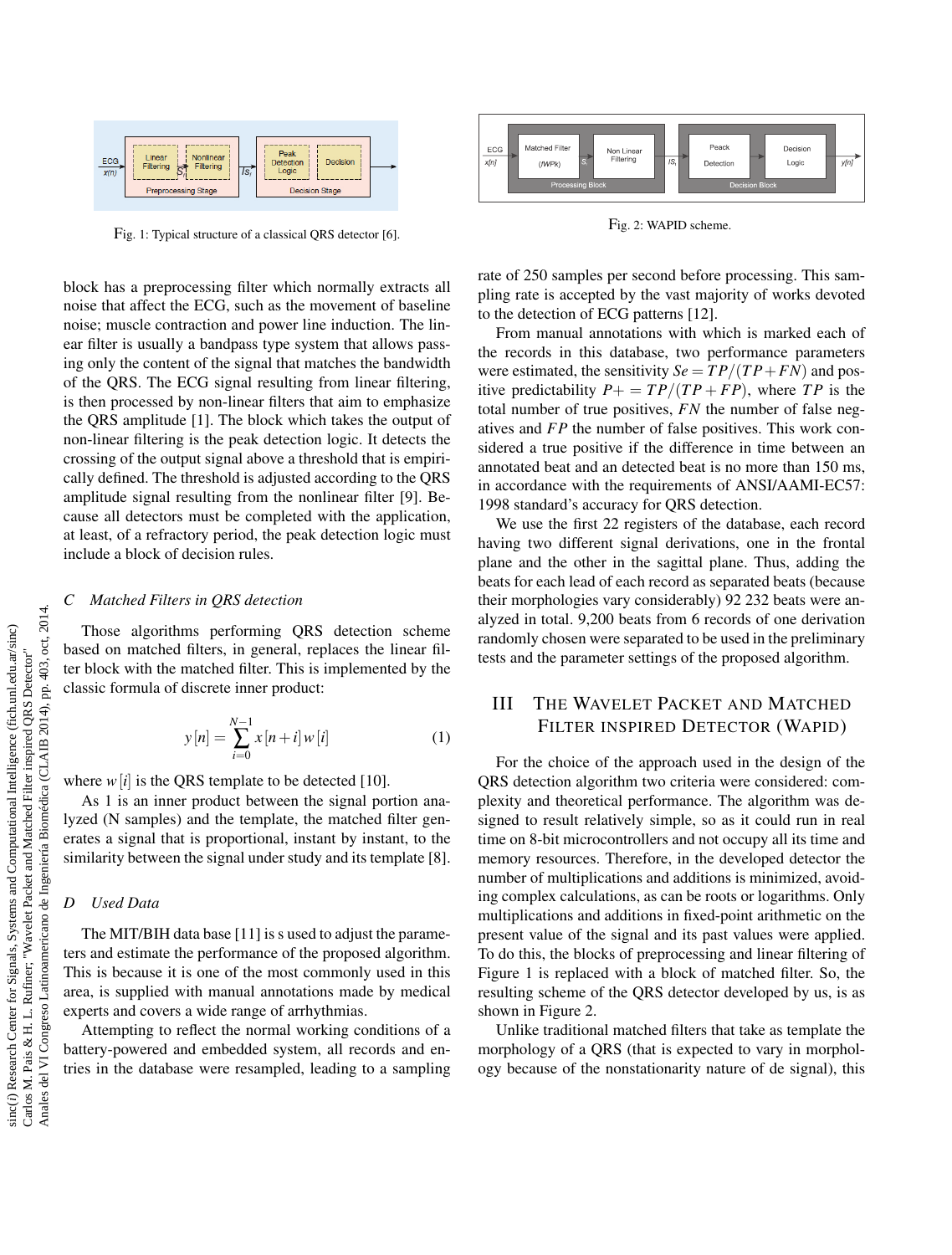

Fig. 3: Different scale 3 atoms of Daubechies mother wavelet with 5 zero null moments with there spectrums. Sampling frequency of 250 Hz.



Fig. 4: FWPT relative energy of the 8 terminal nodes of a QRS (where 7 corresponds to node  $(3,0)$ ,  $8$  to  $(3,1)$ , etc.). In the left panel the result is obtained by Daubechies 4 mother wavelet and in the right panel with Symmlets 4.

matched filtering scheme is performed using an atom selected from a wavelet packet dictionary.

We decided to try the best filters made up of different atoms obtained from dictionaries generated with the mother wavelets identified in the literature as the most similar in time to QRS [13]. So we worked with Daubechies and Symmlets mother wavelets with 4 and 8 null moments, with the additional aim of comparing results between non-symmetric and quasi-symmetric wavelets.

After defining the mother wavelets with which we were going to work, we need to decide which atoms of the dictionaries were the most similar to the QRS. For that, we use two different criteria, the first one is based on the similarity of its spectrum (see Figure 3) with the spectrum of the QRS, which is centered at 15 Hz and has a bandwidth of 20 Hz [14].

The other criterion for selecting the atoms is based in the fast wavelet packet transform (FWPT) energy distributions in the nodes of scales 3, 4 and 5. We obtain the FWPTs of the different waves in the ECG. Figure 4 presents two examples of FWPT energy distributions in the 8 terminal nodes of level 3 from mothers wavelet Daubechies and Symmlets 4, of the same QRS.

With these kind of graphs we find (comparing the FWPT relative energies of the different nodes of the different waves of the ECG ) those atoms which best reflected the information related only to the QRS.

To generate the different atoms (*fW Pk* in Figure 2) we

use the MakeWaveletPacket Wavelab function of Matlab [13]. This function generates orthogonal periodizated wavelet packets with a correct temporal support.

We make one Wapid detector for each atom selected, and one set of optimal parameters was found for each, by the use of the 6 registers that were randomly previously chosen.

To obtain the signal  $S_f$ , the matched filter output, we decided to implement the inner product as a simplification of the Correlation Waveform Analysis coefficient *CWA* equation given by [8]:

$$
S_f[n] = \frac{\sum_{i=0}^{N-1} \frac{\left(fW P k[n-i] - f\bar{W} P k\right)}{ST D_{fW P k}} x[n-i]}{C} \tag{2}
$$

where  $x$  is the signal vector under analysis;  $C$  is a constant empirically found and *fW Pk* the corresponding wavelet packet atom,  $f\overline{W}$  *Pk* its average value and  $STD_{fW}P_k$  its standard deviation.

Having explored and tested different alternatives of nonlinear filtering, we decide, based on the performance reported by different authors [15], to implement an nonlinear filtering modulus based on the model proposed by Hamilton and Tompkins scheme (HT) [16].

Thus, on the output of the filtered signal  $(S_f)$ , the HT algorithm is applied returning  $IS_f$ , the integral of the power of  $S_f$ (taken with a 100 msecs. time windows, equal to the average length of the QRS). In  $IS_f$  an adaptive threshold algorithm is applied in real time, which detects the QRS occurrence [9].

The block that takes the output of the nonlinear filtering  $(IS<sub>f</sub>)$  is the peak detection logic. This block applies an adaptive threshold algorithm that finds in real time the possible QRS occurrence. For this purpose, it compares *IS<sup>f</sup>* with an threshold function, resulting from the combination of three independent variables  $MFR = M + F + R$  [9], where *M* is the steep slope adaptive threshold; *F* is the integrative adaptive threshold and *R* is the expected beat adaptive threshold.

The peak detection logic is completed by a set of decision rules. In the designed detector, these are confined to verify that the detected heartbeat does not fall into the refractory period. Therefore, after a positive detection, the system blocks any possible occurrence of QRS for a period of 270 msec.

### IV RESULTS AND DISCUSSION

Wapid run on a total of 92,232 QRSs originally annotated in the database and the most important averaged results are presented in Table 1 . Those values were obtained with different atoms from different wavelet packet dictionaries.

To compare the results obtained with the detector designed in this study, against a classical detector based in traditional